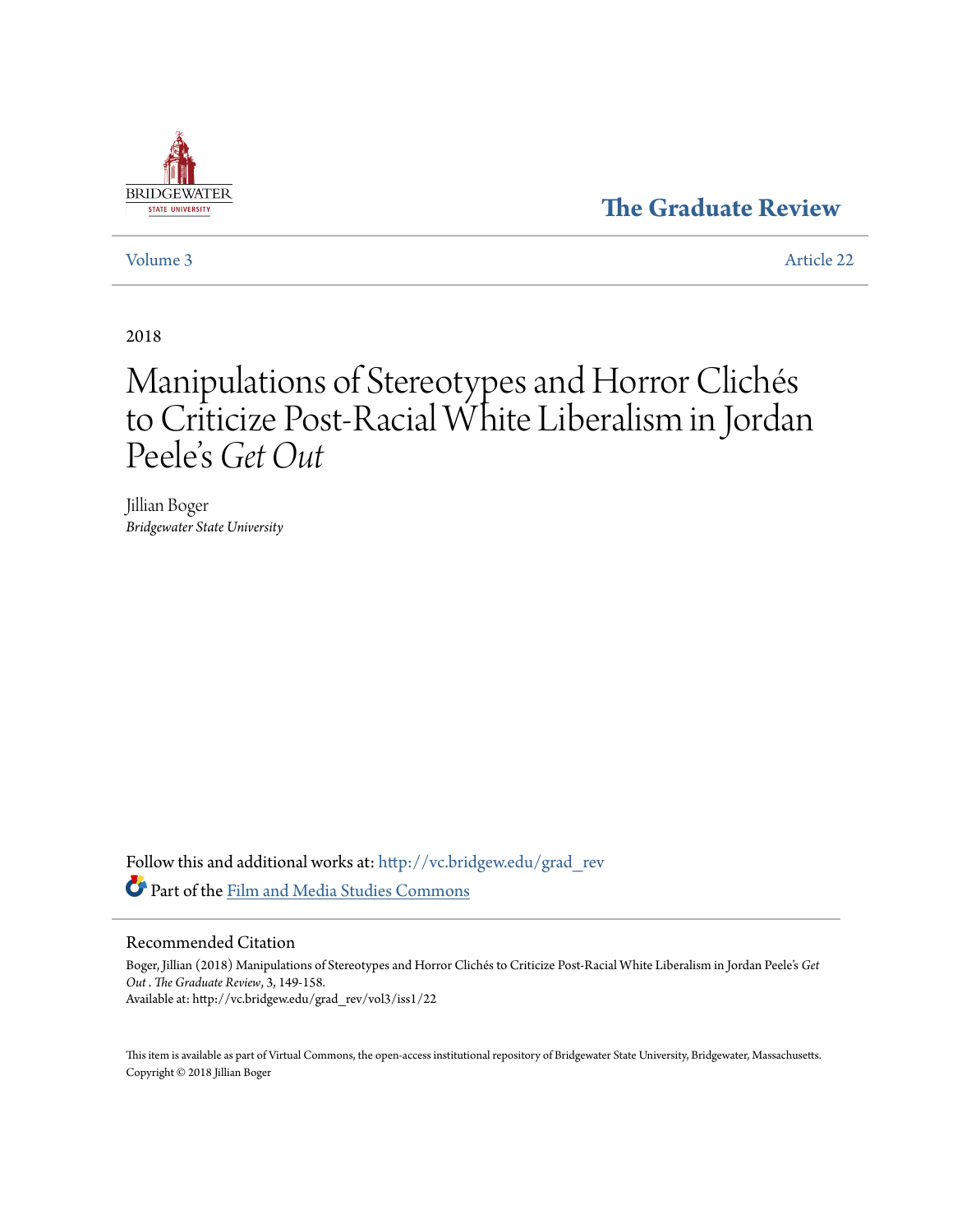# **Manipulations of Stereotypes and Horror Clichés to Criticize Post-Racial White Liberalism in Jordan Peele's**  *Get Out*

## JILLIAN BOGER

Bridgewater State University 2018 The Graduate Review 149 In a similar vein to its zombie movie predecessor<br>Night of the Living Dead, Jordan Peele's 2017 thrill-<br>er horror *Get Out* takes the opportunity to make<br>a social statement in the context of its body-snatching n a similar vein to its zombie movie predecessor *Night of the Living Dead*, Jordan Peele's 2017 thrill-Ler horror *Get Out* takes the opportunity to make horror. *Get Out* is a work of satire and parody, which can seem like a conundrum to audiences who associate satire and parody strictly with comedy but works in the context of horror easily. Part of that comes from the dual nature of horror and comedy—they function as two sides of the same coin. Many of the same techniques that work in comedy such as exaggeration and bodily revulsion function similarly and just as well in horror. With that in mind, if comedy can be satirical, there's no reason for horror not to be. That said, satirical horror presents in its nature a problem for audiences not so different from the problems faced by other

serious "art horror" or comedy: at what point are you supposed to take what you're watching seriously? This problem is not only an issue because of horror's history as a medium meant for cheap thrills aimed at children as evidenced in Andrew Monument's documentary on the genre, *Nightmares in Red, White and Blue* (2009), but arises when anyone—filmmaker, critic, or otherwise—wants to critique the genre. And, for some, it can be difficult to make the decision to take horror seriously, considering the frequently campy nature of the genre. However, satirical horror has its place in popular culture studies and tends to survive much longer in the public eye outside of horror aficionados than throwaway B movies.

*Get Out's* satire is multi-fold. On the one hand, it functions as a critique of the genre that produced it, that is where we see its parody echoing older horror movies. On the other hand, *Get Out's* second major target is the white liberalism of "post-racial" America in the years following President Obama's election and reelection, which is something reviews of the film following its release immediately identified—though referring to white liberalism as a second target may be misleading. Neither target of satire takes priority over the other, and they function in tandem. Part of that is because of horror's own sordid history regarding race and the portrayals of black bodies, which frequently stretch black men into literal monsters. Horror itself has a long-running association with toxic white masculinity, and even though some filmmakers have allegedly attempted to challenge that masculinity in their works, movies such as *Last House on the Left* (1972) and the most recent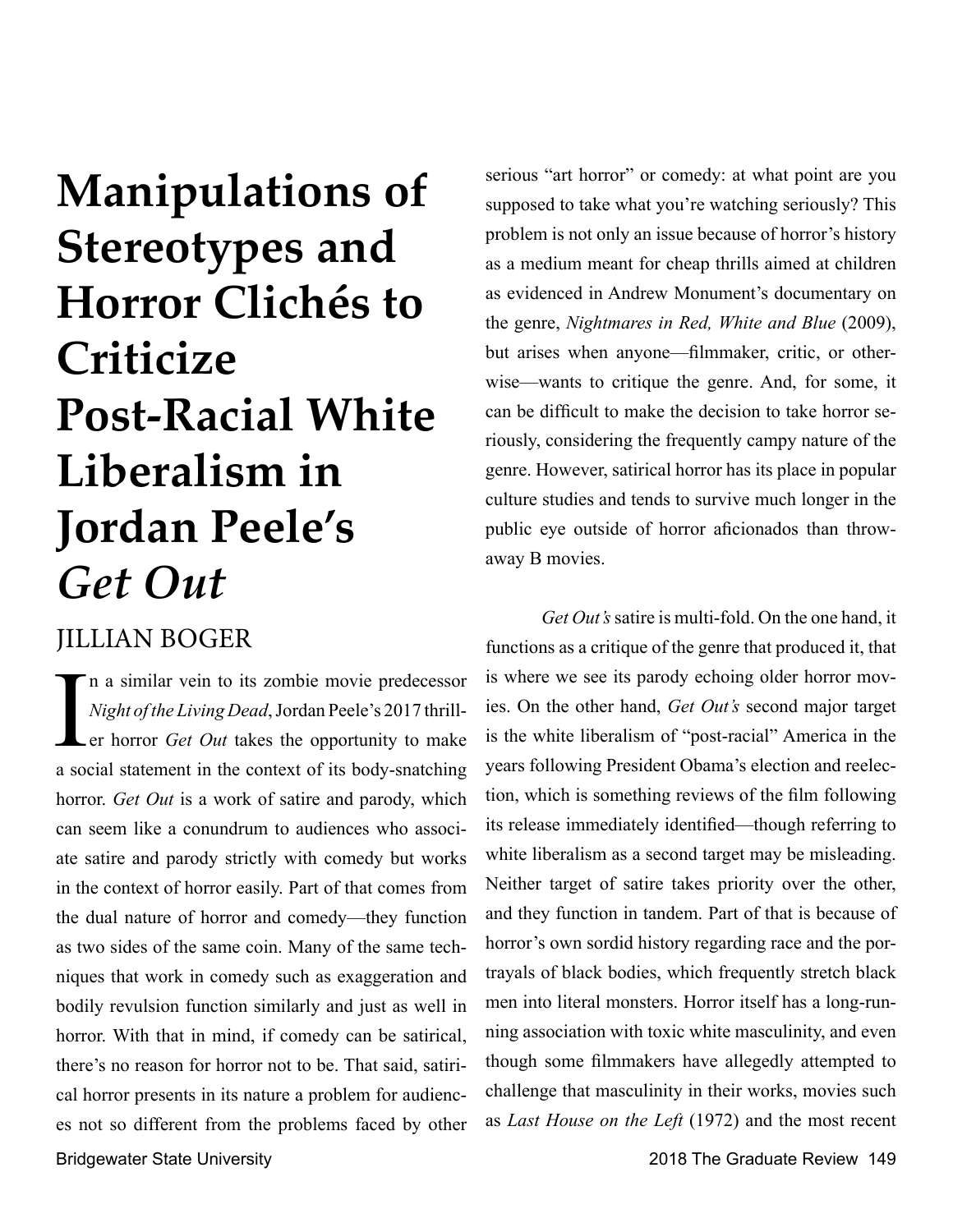*King Kong* film, *Kong: Skull Island* (2017), reaffirm the toxicity if not by their content itself, at least because of fan reception of them. For instance, *Last House on the Left* (1972) revels in gender-based violence, including graphic rape scenes, while Kong relives, again, a colonialist fantasy re-visioned again and again in the *King Kong* series. *Get Out* as a satire of the horror genre relies on its satire of white liberalism. The crux of both satires follows in how the protagonist, Chris Washington, is treated by the narrative. While audience members who are less familiar with the horror genre might not be able to pick up on all the various subversions and inversions of typical horror tropes and clichés, the major ones that Peele explores within *Get Out* is Carol Clover's Final Girl (which has been noted, though not as thoroughly as the criticism of white liberalism, by some film reviewers such as Julius Kassendorf) and the theme of body-snatching. Chris functions as *Get Out's*  Final Girl, and this itself is a challenge of not only how black men are expected to act or perform in horror but also wider societal stereotypes and assumptions about black masculinity. Further, *Get Out's* body horror of brain removal and implantation is not only a callback to the old horror fear of body snatching in the '50s through '80s via communist or alien agents, but makes an indictment of ownership and use of black bodies in service of white liberals in post-racial America.

What are those stereotypes about blackness in post-racial America? Many of them, particularly in media representations of blackness, are the same as they've been in the twenty years since Marlon B. Ross described them in "In Search of Black Men's Masculinity". At the same time that black men are seen as "overly masculine", they are still "not masculine enough" because they do not fit in the context of whiteness (601). Black men become threats to the hierarchy of white masculinity in their assumed athleticism, their appeal to white women, militant opposition to the status quo, and their overall possession of qualities which make them "supermen" compared to their white peers (603)—while simultaneously being depicted as lazy criminals. Ross uses the metaphor of Janus to describe black celebrities in the 1980s; black men are at once something to be ridiculed, something to be used for sports or military aims, to be jailed, and to be hated. The question of duality reemerges in terms of performance when Alford A. Young discusses what it means to be black in the age of Obama. Young marks a difference between "street" and "decent", what black men are allowed to be with their peers, and what they must be in order to be taken seriously by their white peers. One of the differences between street and decent presents itself in language and vocabulary. Young argues throughout that just as black men may not dress a certain way when around white people, the same goes for how black men talk with their peers. Peele has noted that difference before in his sketch comedy show with Keegan-Michael Key during their "Luther" shorts where Luther functions as a way to tell the audience what Obama is really thinking. (And it is interesting that Peele, like Young, uses Obama as the example to show the difference between "talking white" and "talking black".)

In *Get Out*, the same difference and codeswitching in language is evident early on with Chris's encoun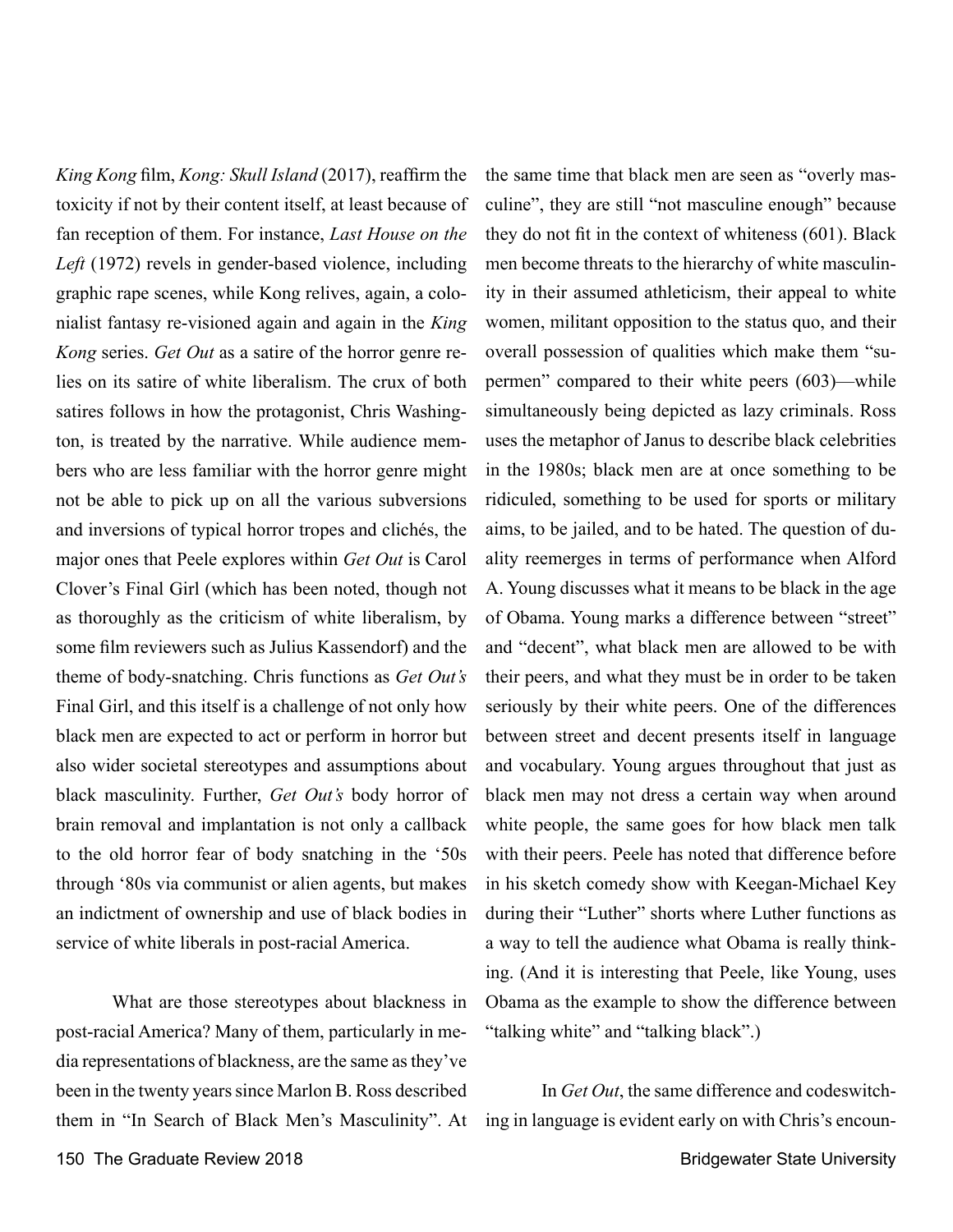ter with first the police officer responding to the car accident with the deer, but then again when he meets Rose's parents, Dean and Missy Armitage. Dean affects what Rose criticizes after dinner as an attempt to sound hip—his "my mans" especially are target of her criticism—and they function as a white man not attempting to sound hip but rather attempting to sound black. Likewise, Chris codeswitches in his language with Dean and Missy compared to his language with Rod and Walter. His language during his interactions with Dean and Missy are what Young would characterize as "decent"; he is concerned from the start about whether the Armitages know he's black or not and wants to make a good impression as Rose's first black boyfriend, though she tells him "they are not racist". That said, even between Rose and Rod, his language is different, which indicates that the problem is not with talking to authority figures like policemen. For instance, when he calls Rod in the car on the way to Rose's parents' home and says "Yo", and even Rod's dialogue compared to Rose's marks a difference between white speech patterns in *Get Out* and black dialogue patterns. Though Rose is not in a position of authority over Chris, she is in a relative position of power as a white woman—and Chris's language adapts to this. Within the intersections of race and gender, white women are still privileged over black men, which has revealed itself in real life cases such as that of Emmett Till, and here, where Rose is one of the biggest threats to Chris's safety.

Language itself becomes an important point for Chris to understand that something is wrong with Georgina, Logan, and Walter. In the exchange between

Logan and Chris when he says it's, "Great to see another brother", Logan's response—and Chris's assessment that he sounds like how an old white man—shows a different failure in language adaption from Dean's affection. While Dean plays the role of a dad attempting to fit in with his daughter's black boyfriend remarkably well, nailing it and creating the expected discomfort response from an audience watching (whether that audience is Rose and Chris or the film's audience), Logan is still a white man who does not make the effort to act black even after stealing a black body. Logan's language is stuck in Young's decent mode, even when Chris attempts to coax him into *street* lingo.

The language itself might be problematic, too, though, when we consider that it is playing into expected and codified roles of what blackness is. Is it a problem to expect black people to speak differently from whites, and then be surprised at similar language? What does this movie teach us about language—or cultural codeswitching in general—in these moments? In *Get Out*, it's not a problem for Chris to have a language he uses with his friends and other black characters versus white characters, but that doesn't necessarily mean the movie is telling its audience that all black people in real life speak the same. To that end, even expecting Obama to speak differently among his black peers versus to white audiences, whether he does or not is something that can transcend race and function more as a matter of knowing to whom one is speaking. How a southerner talks to other southerners is going to be different in many cases than a southerner talking to a northerner; at least, in theory. Even if language and the problem of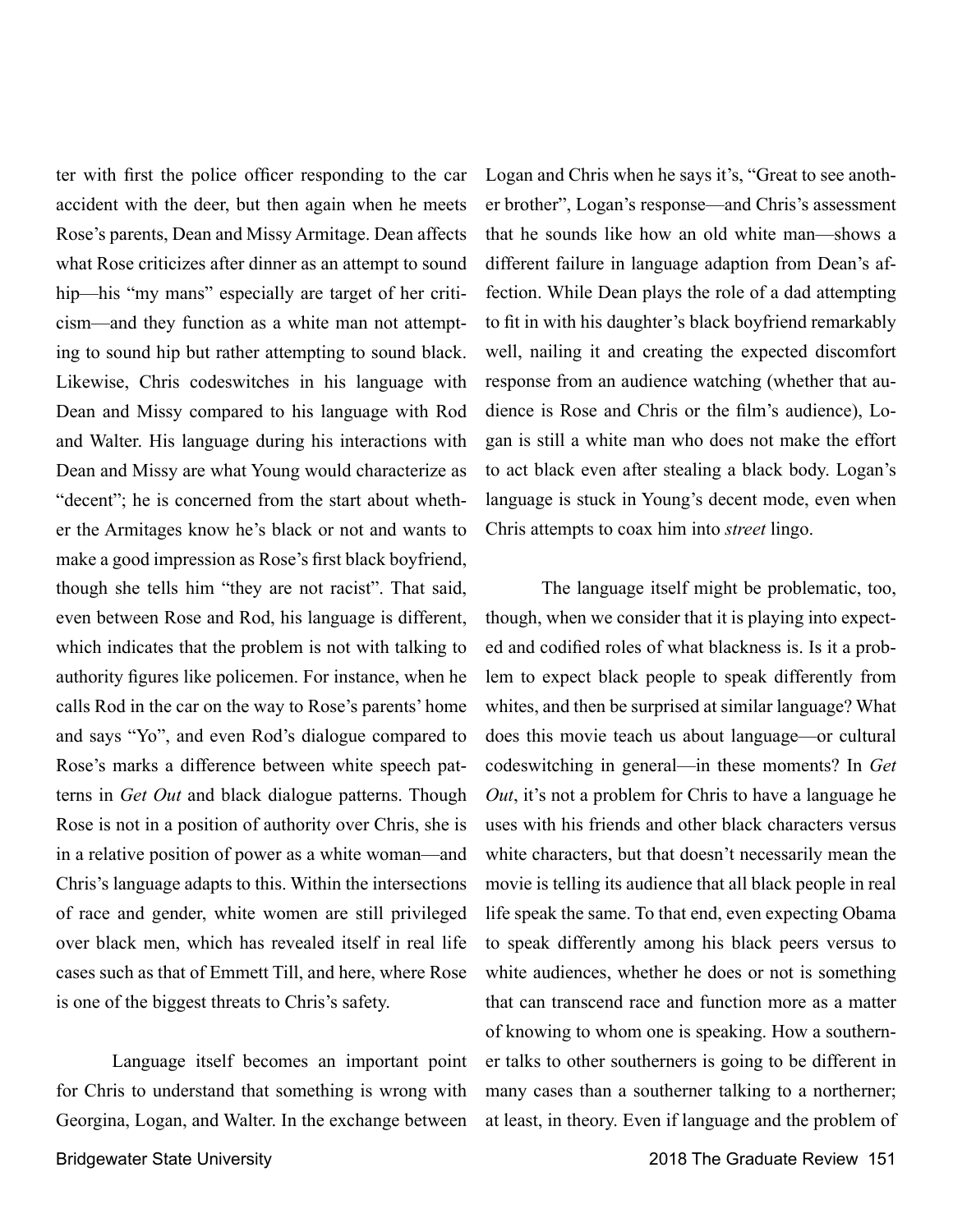codeswitching is one that Peele targets, it is not to criticize Chris's vocabulary (or Rod's for that matter), but to point out that it happens. In these strange language moments, the film targets the ways black men have to and are expected to maneuver in extremely white spaces. Even with Georgina, who is, like Walter, a white person inhabiting a black body, we hear respectability politics in her language and voice. Even when part of the original "Georgina" is crying, her face is schooled and her language attempts to reassure Chris that nothing is wrong.

Black stereotypes in the wider world are not always amplified in horror. There are plenty of monster movies where the monster exemplifies black stereotypes (most notably, any *King Kong* movie). Even when they don't, there are also plenty of movies featuring a "magical negro", where black people are given supernatural attributes. That said, the most familiar black stereotype in horror is not necessarily the aggro-masculine force presented in other mainstream media—that is, a character like those of blaxploitation movies or, to one extreme, Mr. T—but rather (and criticized in the Wayans Brothers' parody *Scary Movie* series) that the black character dies first, such as in *Scream 2, Aliens, Queen of the Damned, Gremlins,* and the 2009 remake of *Day of the Dead*. In *Get Out*, this trope is inverted; not only is our protagonist a black man—who gets rescued, in fact, by another black man—but he manages to survive. If audiences don't consider the alternate ending of the movie as part of the film's canon, he's able to get away from the scene of trauma. This isn't to say that the black person always dies first (the black character in *Hal-* *loween V* isn't the first dead character), but it happens enough that audiences notice when it's not the case. There's also the history of black horror that *Get Out*  has to contend with; while blaxploitation movies are in a very different genre from *Get Out*, it's still one of the only major significant horror (and wider film) movements during which black men were allowed to take on the role of protagonist. The question then becomes how the protagonists of the blaxploitation compare against Chris.

John Semley, in "Who's Bleeding Whom," takes stock of the protagonists in blaxploitation films and compares them against contemporary white re-interpretations of blaxploitation-type heroes, especially in the works by directors such Quentin Tarantino. Semley acknowledges the hypermasculinity of the blaxploitation protagonists throughout the movement, but his assessment comes to the conclusion that even if they are hypermasculine in original movies, the purpose behind it was generative. The men are hypermasculine in original blaxploitation movies for the purpose of reaffirming black masculinity and are allowed the same qualities as masculine persons as mainstream media allows for white masculinity. By contrast, in works that follow blaxploitation-kitsch as Semley uses Tarantino to exemplify, hypermasculinity in black men works in a way that only serves the stereotype rather than being as affirmative as it was in original blaxploitation movies. But Chris doesn't fit into this horror movie black protagonist cliché, either. He is neither the stoner black man who dies at the start of the horror movie at the moment of separation from the group, as the Wayans want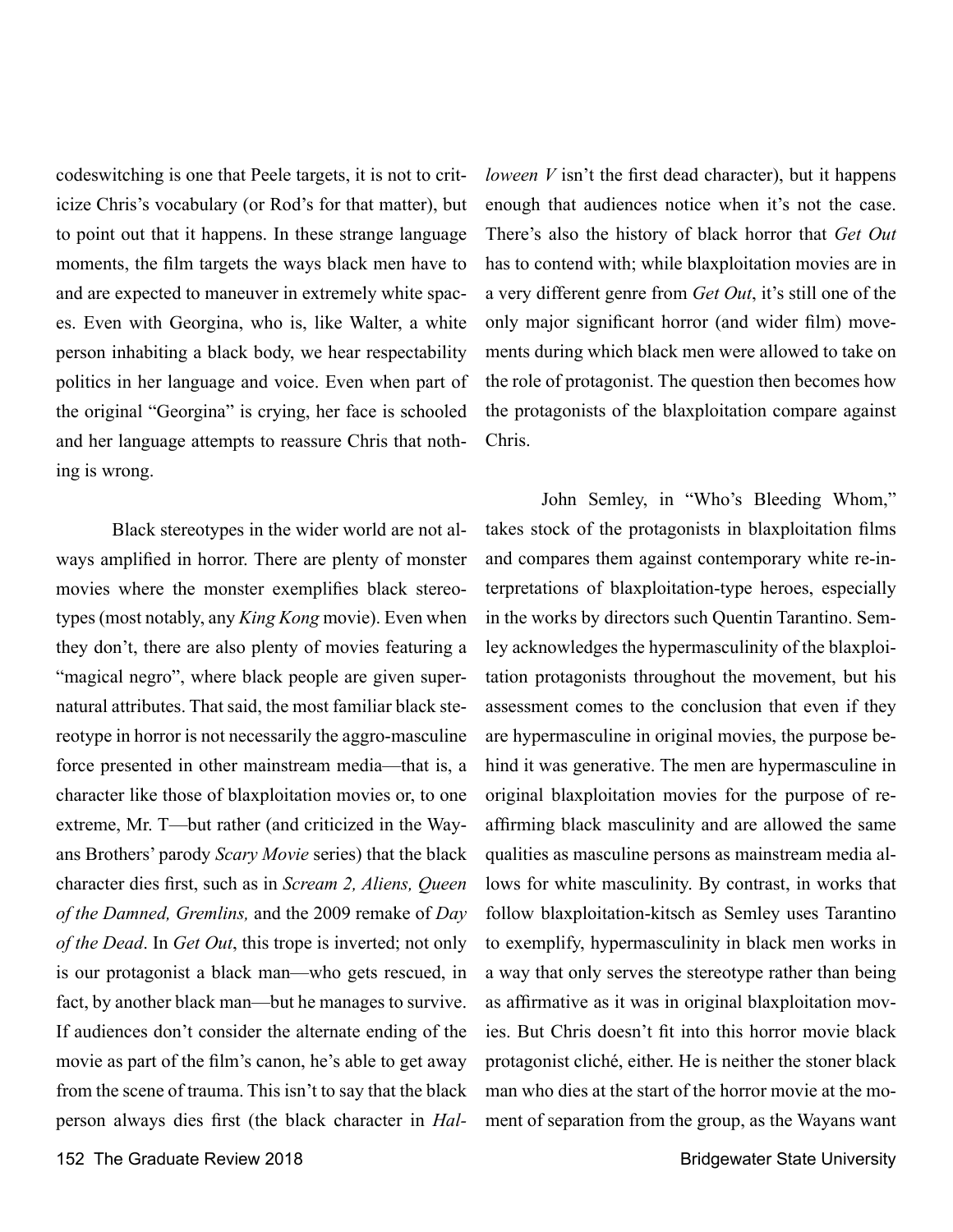to critique, nor is he the hypermasculine protagonist of blaxploitation films.

Rather, Chris fits the function in *Get Out* of Carol Clover's Final Girl. The Final Girl is one of the horror tropes that is parodied in *Get Out*; even if a viewer doesn't know what the Final Girl is by name, she is, according to Clover, one of the horror archetypes that reappears enough that she is recognizable. Various critics reemphasize certain traits of the Final Girl: She is generally understood to be the "survivor" at the end of a slasher flick, the one who is able to kill the monster. While *TV Tropes* is not necessarily a totally academic source of information, I find that it does pare down the Final Girl trope into easily identified traits (namely, by citing other tropes). Fans on *TV Tropes* describe the Final Girl as "the last character left alive to confront the killer," and, "especially in older works, she'll also almost certainly be a virgin, remain fully clothed, avoid 'Death by Sex', and probably won't drink alcohol, smoke tobacco, or take drugs either….The Final Girl is usually but not always brunette, often in contrast to a promiscuous blonde who traditionally gets killed off". In the wide span of feminist horror criticism, the Final Girl can sometimes be read as a conservative figure but at the same time, she evokes a sense of sympathy from an audience which needs someone to identify with (Clover 8). Jamie Curtis' character in the original *Halloween* movie, Laurie Strode, functions as the codifier for the Final Girl (better perhaps than another frequently cited Final Girl, *A Nightmare on Elm Street's* Nancy Thompson, whose survival at the end of the movie is placed in a precarious position when she gets into

the car in the dreamlike sequence after "killing" Freddy). While a female character, Laurie is not as sexy or sex-driven as her peers, which serves as a de-gendering tool, keeping her comparatively innocent compared to her friends. Because Peele plays around with several different horror themes and clichés that revolve specifically around gender and race, it makes sense that the Final Girl—arguably one of the best-known tropes of the genre—is one of the targets of parody in *Get Out.* 

There are a few of Clover's requirements for the Final Girl that Chris Washington shares with another male horror character—Ash Williams, from Sam Raimi's original *Evil Dead*. They both match Clover's loose requirement of a gender ambiguous name for the protagonist, and both turn a weapon used against them into one to use against their tormentors. In Ash's case, the chainsaw which severs his hand becomes an obvious weapon. For Chris, it's a little more complicated: He is made temporarily immobile early on when he hits a deer because of an association between it and his mother's death, and the loss of his mother via an automobile accident is one of the traumas that the Armitages use as a tool for hypnotism to control him. Not only does he use deer antlers as a weapon in his escape, but by using them, he is able to leave. There are also the other requirements of a Final Girl that Chris fits: he is forced to give up his one vice (smoking) but otherwise is vice-less. He is able to keep his own against other characters, not by physical virility but rather by catching them off-guard (using deer antlers as a weapon, ironic against Dean who professes to hating the deer population and fighting Missy who wouldn't expect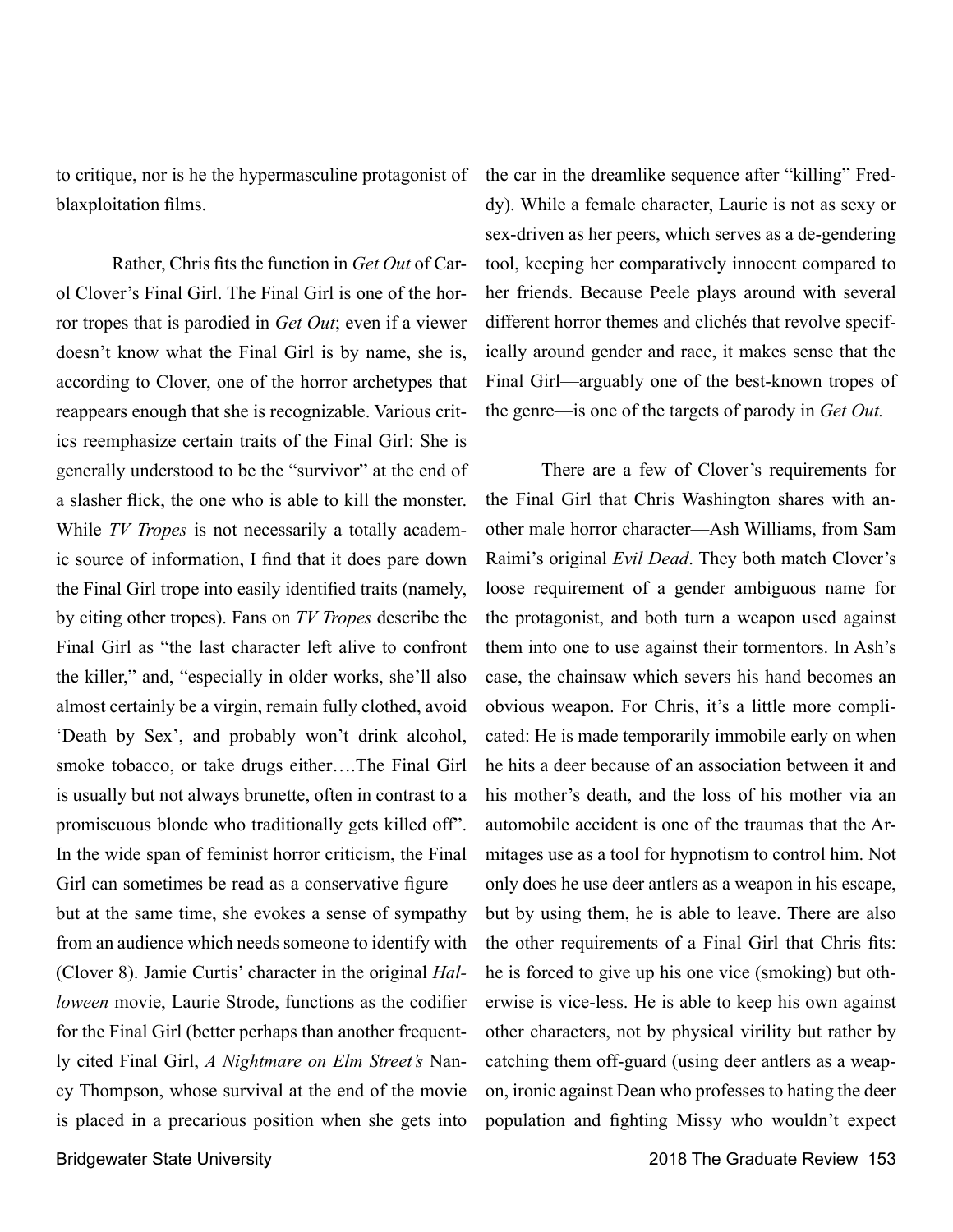him to rally against her because of her hypnotic control over him).

Additionally, Chris is virtuous in the same way as most other Final Girls because he's not shown to be especially sexually promiscuous. While he has a girlfriend, Chris is monogamous in that relationship, and the same moments of sexual voyeurism that occur in many other horror movies are absent in *Get Out*. This is especially interesting to note, considering the way in which white masculinity posits black masculinity as a threat frequently because of the alleged hyper-promiscuity of black people in general, but black men especially. In these terms, perhaps because Chris is not hyper-sexual, perhaps he is somewhat de-sexed by these latent biases against black masculinity—though he is placed on the same level as white female Final Girls in that removed access to (or interest in) sex.

It's not just that Chris survives despite being black that makes him the Final Girl. Though the Final Girl is somewhat de-gendered throughout her process of reclaiming the weapon (phallus) of the villain pursuing her, she still is a fundamentally feminine character—which is what allows audiences to sympathize more readily with her. Chris functions as a subversion of traditional black masculinity, in both terms of wider racial stereotypes of masculine blackness and black masculinity in the function of horror movies. There are specific character traits and habits that separate him from those stereotypes (even if they require an audience knowledge of stereotypes to work). He is shown to care more about intellectual and artistic pursuits rather than physical—which is associated with blackness in media, when referring to Ross's description of blackness—from the start of the movie, which focuses a shot on his photography, and again when he makes the choice to take some photos during the gathering/ pre-auction party. He has permission from the narrative to be emotional over the loss of his mother, and for that trauma to return at several points during the narrative.

Chris should be considered in the context of what horror movies and media in general expect of black men. He works both as the frightening black man: based on the microaggressions committed against him at the Armitages' body-auction by female bidders, it is made clear that he is physically fit, and he is successful enough to have a nice apartment in (presumably) the city, shown at the start of the film, and these traits place him as a threat to the white masculine framework against which he is unwillingly pitted. At the same time, he's a photographer: voyeur, maybe, but a witness to power at the same time he holds it. As much of a threat as he may pose to the white characters in *Get Out*, the relative gentleness in his character and his position as *Get Out's* Final Girl makes him an obvious sympathetic focus point. If Clover argues that the Final Girl's femininity, and therefore, her vulnerability is what makes her someone audiences want to see survive, Chris's vulnerability, too, in a sea of white violence against the body makes him someone audiences should be able to project themselves onto regardless of their own race. He is at once removed from the white liberalism that surrounds him, but at the same time, he is one of its many victims.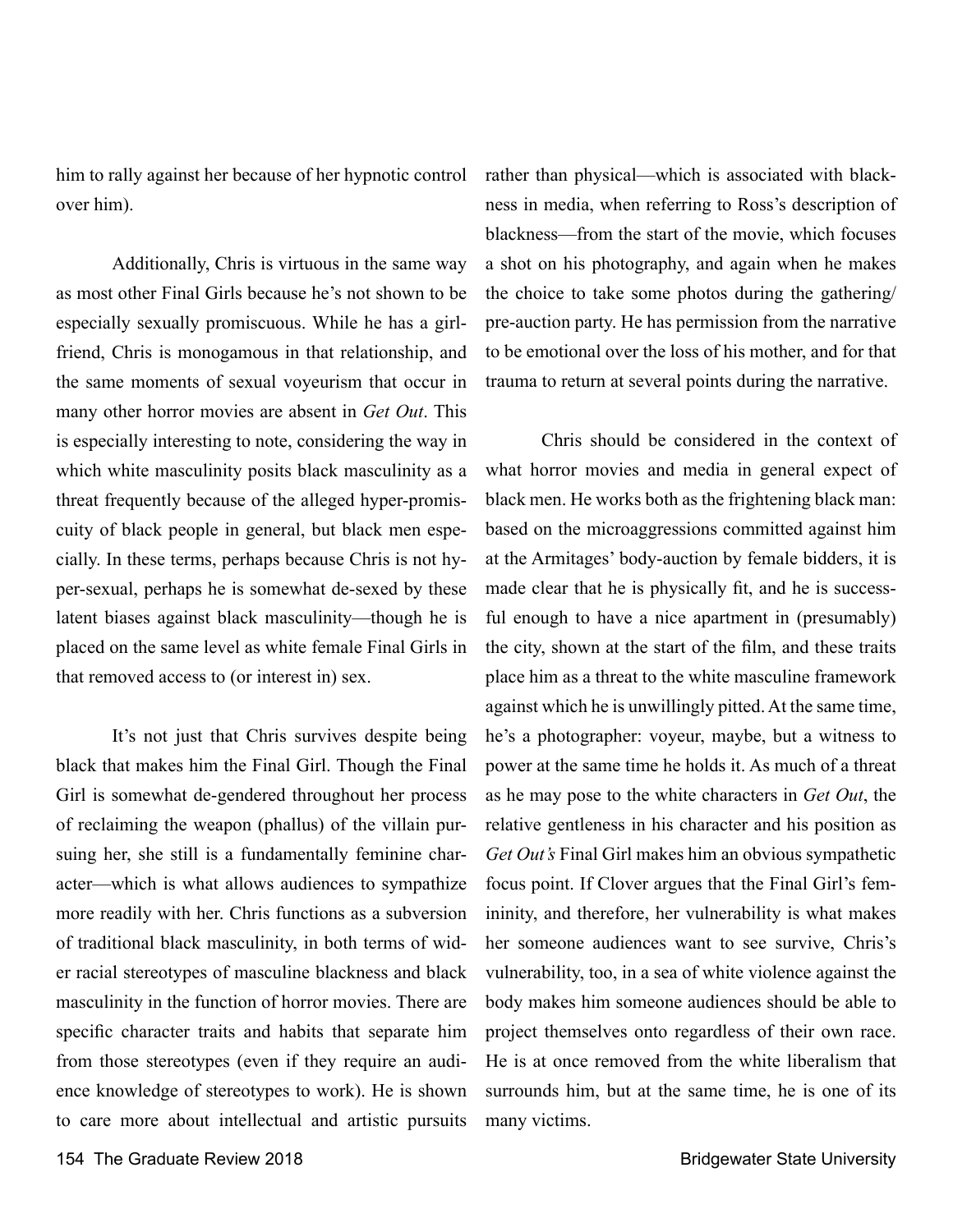There are other ways in which *Get Out* criticizes white liberalism. It's not just about reestablishing what it means to be black, whether it's abiding by stereotypical blackness or not. It's about the way black bodies are literally being used by white characters.

Keeping in line with the parody of the Final Girl via subverting it with Chris, Peele targets another trope in horror cinema. In horror, there is a tradition of bodies being re-inhabited by new brains. Even if *Invasion of the Body Snatchers* (1956) was not the first instance of body repurposing, it has reoccurred often enough that it's become familiar: we see it in *Soylent Green*, and most recently in Stephenie Meyer's book *The Host.* The concept of body-snatching is familiar and always alarming; it makes us feel unsafe and uncomfortable where we should be comfortable. While Peele cites in various interviews *Stepford Wives* as one of the major influences on *Get Out*, the fear of assimilation goes back at least a little further in American culture. Patrick Gonder expresses this specific fear in "Like a Monstrous Jigsaw Puzzle". During the 1950's, westerners had finally discovered the DNA molecule, had realized what it was that made an individual different from everyone else in the world, but, at the same time, they were so afraid of their enemies that they were loath to see that difference come home into their own backyards. Horror provided—and still provides—the opportunity to address these cultural fears by turning them into monsters that can be physically fought, even if the protagonists are unable to conquer them. Frequently, the horror of the Cold War had to do with the Other invading domestic spaces and using that covert invasion to overtake and

become one with the host, as if the Other were a parasitic organism. Gonder uses the film *The Fly* (1958) to represent the horror at becoming one with the Other, but also goes into the wider ideas represented by the eugenics movements in post-World War II. According to Gonder, most of the undesirable genes uncovered became associated with people of color; he brings up Henrietta Lacks as an example of nonconsensual medicine practiced on and against black bodies, and discusses the problem of genetics and race. Blackness in the 1950s through '80s was (and, to some extent, still is) seen as deviation from the norm, with that norm being defined by upper-to-middle class suburban whiteness.

Gonder uses *The Fly*, which is a sci-fi horror film focusing on the transformation of a scientist into a fly-monster-man, as a way to talk about the relationship between white suburbanism and blackness, communist sympathies, and anything else that threatened the Cold War. We may need to adequately identify the fear of black people (and men specifically) that white America still has in order to dig deep at what Peele is addressing, which is only difficult because of post-racial America's adamant denial of its inherent racism. *Get Out* sees a desire to get away from the need to identify the problems within our culture: Rose makes mention of how her father would have voted for Obama for a third term, and Dean echoes the point while giving Chris the tour of the family property, and this is supposed to function as an excuse to Chris about the family's "employment" of black servants. Rose's brother, Jeremy, isn't physically assaulting Chris at the dinner table; he's practicing karate.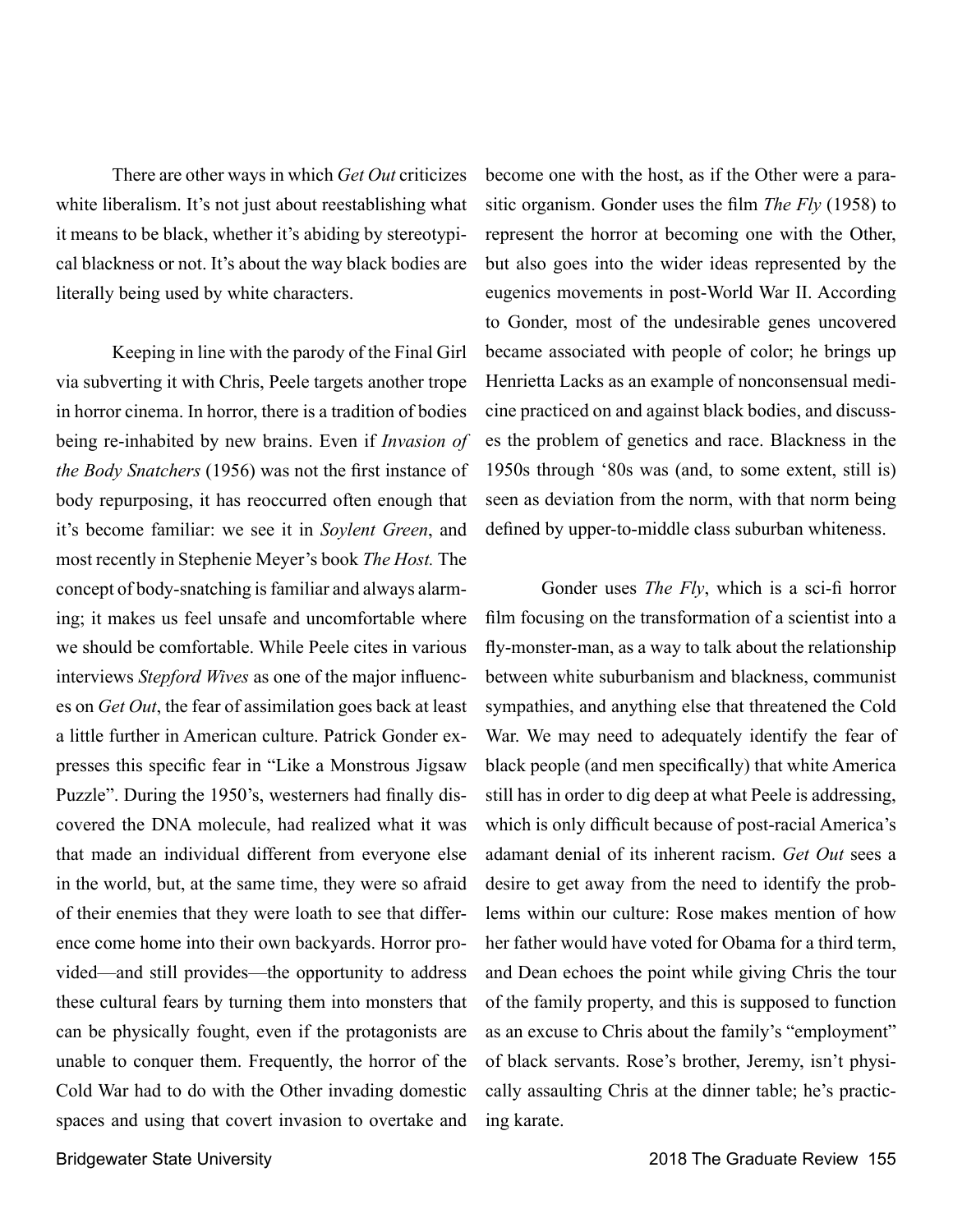The problem is not with whiteness; it's with anyone who brings up a problem with whiteness. Rod stands as comic relief throughout most of *Get Out*, which is something necessary in a film dealing with content that has the capability of being overwhelmingly despairing. As much as he's the required tension breaker, allowing an audience the opportunity to laugh despite how much trouble Chris faces—particularly during his phone call with Rose, whose expressive voice contrasts with a face devoid of emotion—he's also a conspiracy theorist. The narrative of the film establishes Rod as a character capable of detective work, though he's also inherently suspicious. It's supposed to be funny that he frisks an old woman and notes that the next 9-11 is going to be a geriatric job, but, at the same time, that it sets Rod up to suspect the unexpected, it also poises him the position of, if not The TSA Agent Who Cried Wolf, but at least Chicken Little. Rod's credibility in his own world is questioned because he suspects people who the universe of the film suggests would not be suspected by others. This is first clear with his suspicion of old people, but made more obvious when he visits the police department with his well-founded worry about Rose's family. The audience, because of the dramatic irony employed during this scene against the police officers, knows that the Armitages are doing exactly what Rod accuses them. But he doesn't have the evidence and can only provide a hunch. He questions the white narrative, and even the black officer does not believe him. Perhaps if Rod was white, he would have provided a more credible narrative to other law enforcement officers despite being a TSA agent. His blackness does not help him.

The Armitages, however, use blackness, as do all of their friends. During their family/friendly get-together, where Chris is paraded around to showcase his body and attributes to the white visitors to Rose's family, he is subjected to microaggressions. He is compared to Tiger Woods (who now is notorious for cheating on his white wife under the diagnosis of sex addiction which serves to reinforce Ross's black stereotypes); white characters ask about Chris's virility compared to white men; Chris is described as being more attractive physically than any white man. It's not immediately about blackness, but it comes down to black masculinity. White women, mostly, comment on his physicality. Paradoxically, black masculinity is seen as a threat to white masculinity, while, at the same time, it is made an objective to be obtained—which Peele hammers out in *Get Out.*

It goes beyond the physicality of blackness in *Get Out*, though. We should—and must—consider the implications of Dean Armitage, who "Would have voted for Obama for a third term" by both his and his daughter's admission, and what he does to black people. It goes somewhat beyond Gonder's merging of Other and White-Suburbia in movies like *The Fly* and *The Thing*. Dean literally scoops out the brains of black people except the most integral parts of their personalities: the parts of the personality which allow characters like Logan and Walter to act in Chris's better interests, the parts that allow Logan to tell Chris to "GET OUT" repeatedly while he can, the parts that allow Walter to shoot Rose and then himself with the hope of getting Chris out of the clutches of these white characters. He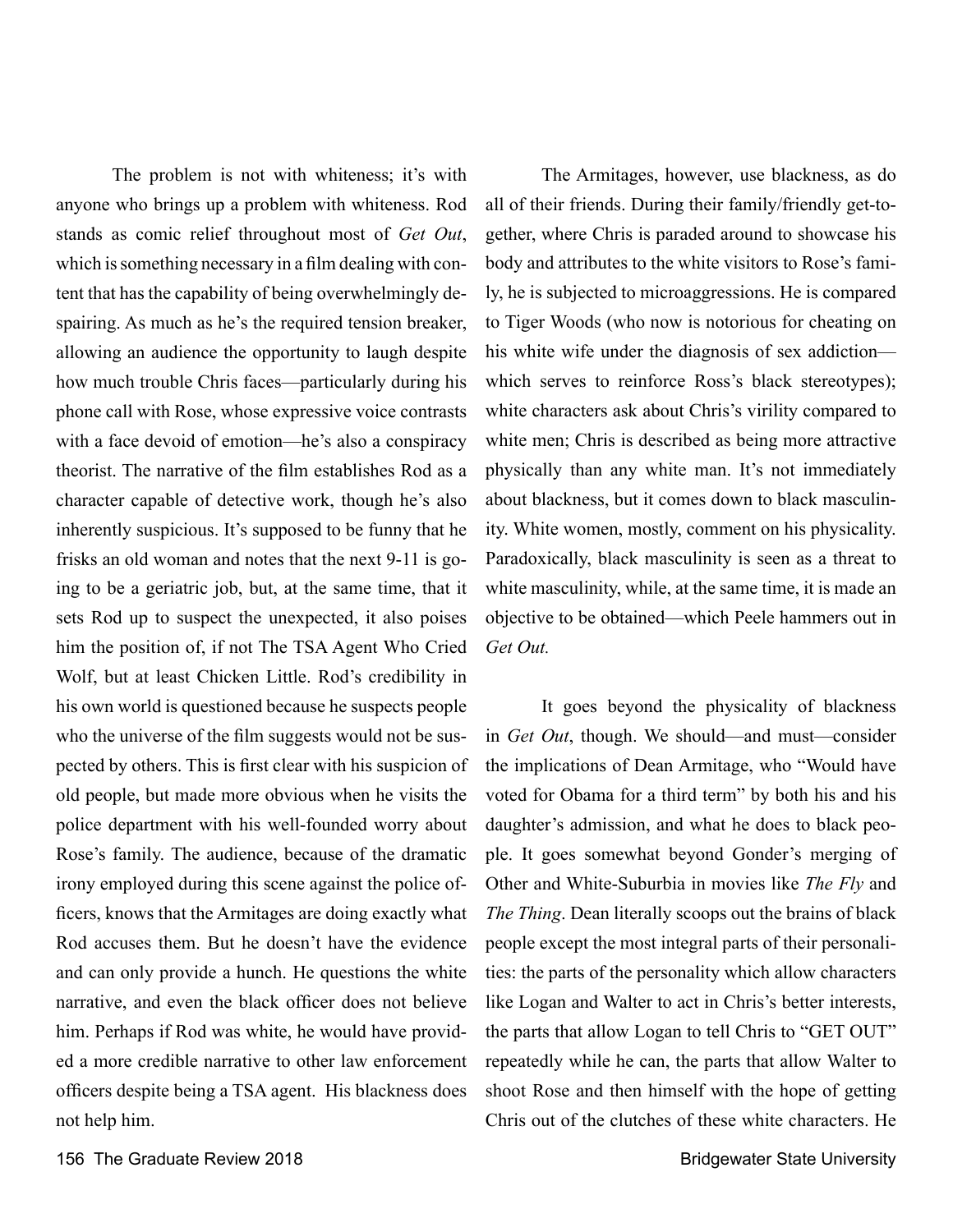scoops out the brains of black people to place the brains of white people in the bodies, effecting the parodied *Invasion of the Body Snatchers.* 

And while many horror films are satirical in nature, the question becomes at which point the satire of horror is more salient than the "horror" aspects. The salience of that satire comes in the whiteness of the villain. Dean's affection for black language versus Walter's and Logan's inabilities to follow the black vocabulary that their original brains would have been able to supply naturally shows an overpowering of blackness by whiteness. Dean's willingness to appear savvy with his daughter's black boyfriend compared to his wife's immediate inclination to brainwash Chris of his desire to smoke cigarettes is an insidious attempt to get on Chris's side. Dean is the perfect white villain because he is unassuming: he went to Bali. He travels. He's intelligent, and unlike Jeremy or Missy, he almost pretends that he wants to fit in with Chris. He's not like any of those conservatives who openly believe that the last time America was great was when there was chattel slavery. He criticizes his father, who was so bent out of shape over losing to a black man at the Olympics that he could never, ever get over it (to the extent, in fact, that he co-opted a black body when his own failed him). Dean represents post-racial America. He is the system that criticizes traditional racism and moves towards a progressivist future—one that still makes use of black bodies as objects, which uses them in conjunction with black minds because black bodies are worthless without good (white) minds to pilot them. The post-racial America uses black bodies the same way Dean does:

there is no point in discussing racism because we acknowledge that black bodies are better than white bodies, at the same time, white minds are better than black minds. The post-racial America is not racist, wants to bend to the culture of the people it uses, but still participates in microaggressions against black Americans. Rose is willing to defend Chris against a white police officer—but it should be noted that she does so to prevent leaving a paper trail. She does not defend him against the racial aggressions of her family—and in fact, like the biblical Salome, delivers him on a platter for the consumption of other white characters.

As tempting as it might be to dismiss the generic horror elements of *Get Out* as only being a vehicle for the satire, it is important to remember that in *Get Out* the satirical arguments Peele makes are unable to be made via comedic satire. The use of black bodies in service of white liberalism is a reality, unlike the imagined fear of communist covert invasion in movies like *Invasion of the Body Snatchers*. If *Get Out* is a comedy, it is only a comedy in that Chris survives. The horror of the content—coopting actual black bodies and leaving only the a small part of their original brains—cannot be divorced from the real-life target Peele attacks, and for that reason, *Get Out'*s satire relies on its genre specification as a horror movie. And because horror is just as guilty—if not guiltier—than other genres of perpetuating racism against black bodies, and the abuse of black bodies in service of elevating white ones, it must be made as much of a target of *Get Out'*s satire as white liberalism.